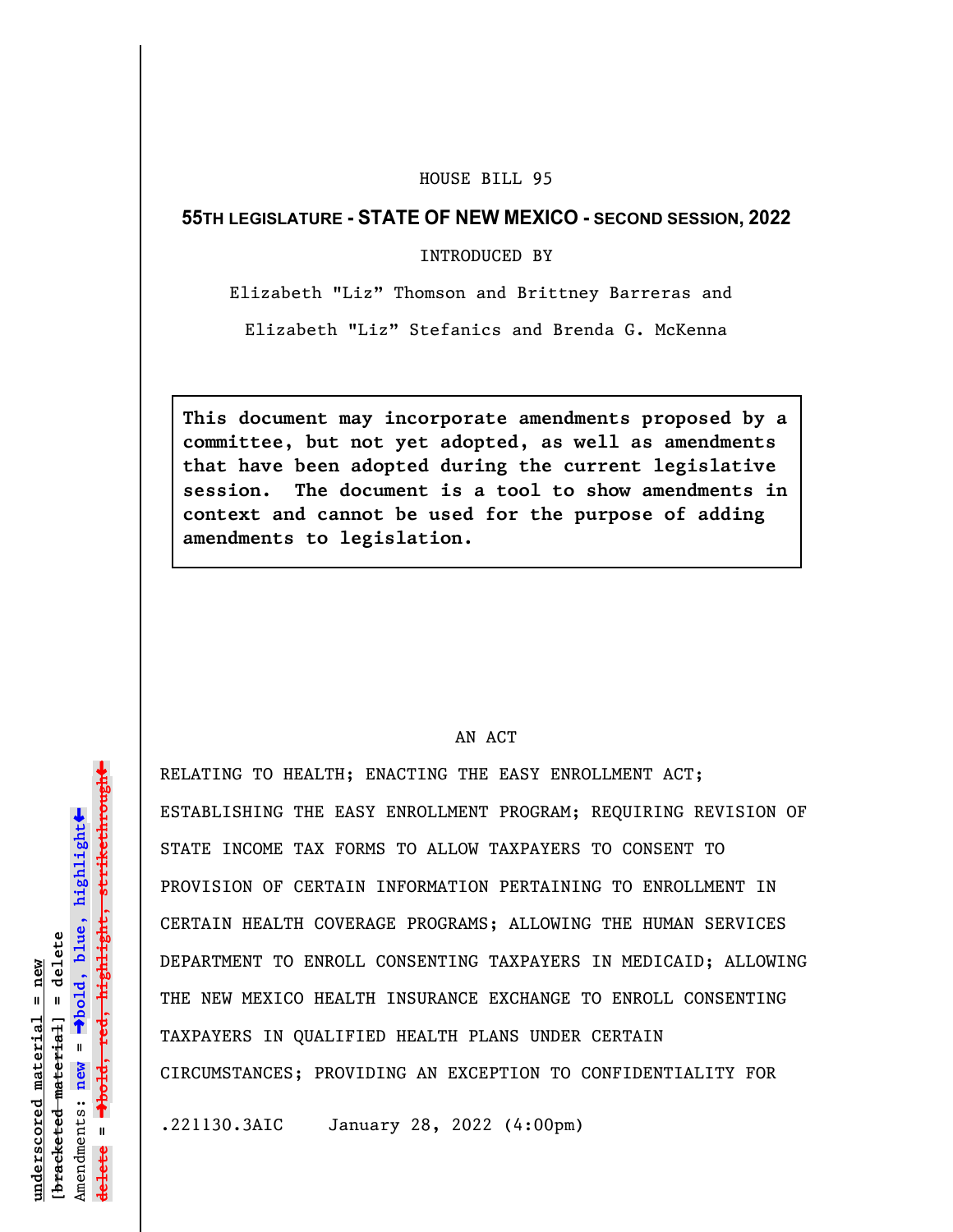CERTAIN TAX RETURN INFORMATION.

BE IT ENACTED BY THE LEGISLATURE OF THE STATE OF NEW MEXICO:

**SECTION 1.** [NEW MATERIAL] SHORT TITLE.--Sections 1 through 6 of this act may be cited as the "Easy Enrollment Act".

**SECTION 2.** [NEW MATERIAL] DEFINITIONS.--As used in the Easy Enrollment Act:

A. "department" means the human services department;

B. "exchange" means the New Mexico health insurance exchange;

C. "health coverage program" means medicaid, health care coverage available through the federal children's health insurance program, a qualified health plan available through the exchange pursuant to the New Mexico Health Insurance Exchange Act or a health plan available through the New Mexico medical insurance pool pursuant to the Medical Insurance Pool Act;

D. "insurance-relevant information" means information pertaining to the insurance enrollment status of a taxpayer or members of a taxpayer's household and that is derived or obtained from the taxpayer's state income tax return; provided that information is limited to that information necessary to assess the eligibility of the taxpayer or members of the taxpayer's household for health coverage .221130.3AIC January 28, 2022 (4:00pm)

 $- 2 -$ 

º**bold, red, highlight, strikethrough**  $\ddot{\bullet}$ º**bold, blue, highlight** bracketed material] = delete **[bracketed material] = delete** inderscored material = new **underscored material = new** Amendments: **new** =  $\mathbf{I}$ Amendments: new **delete =**

 $\ddag$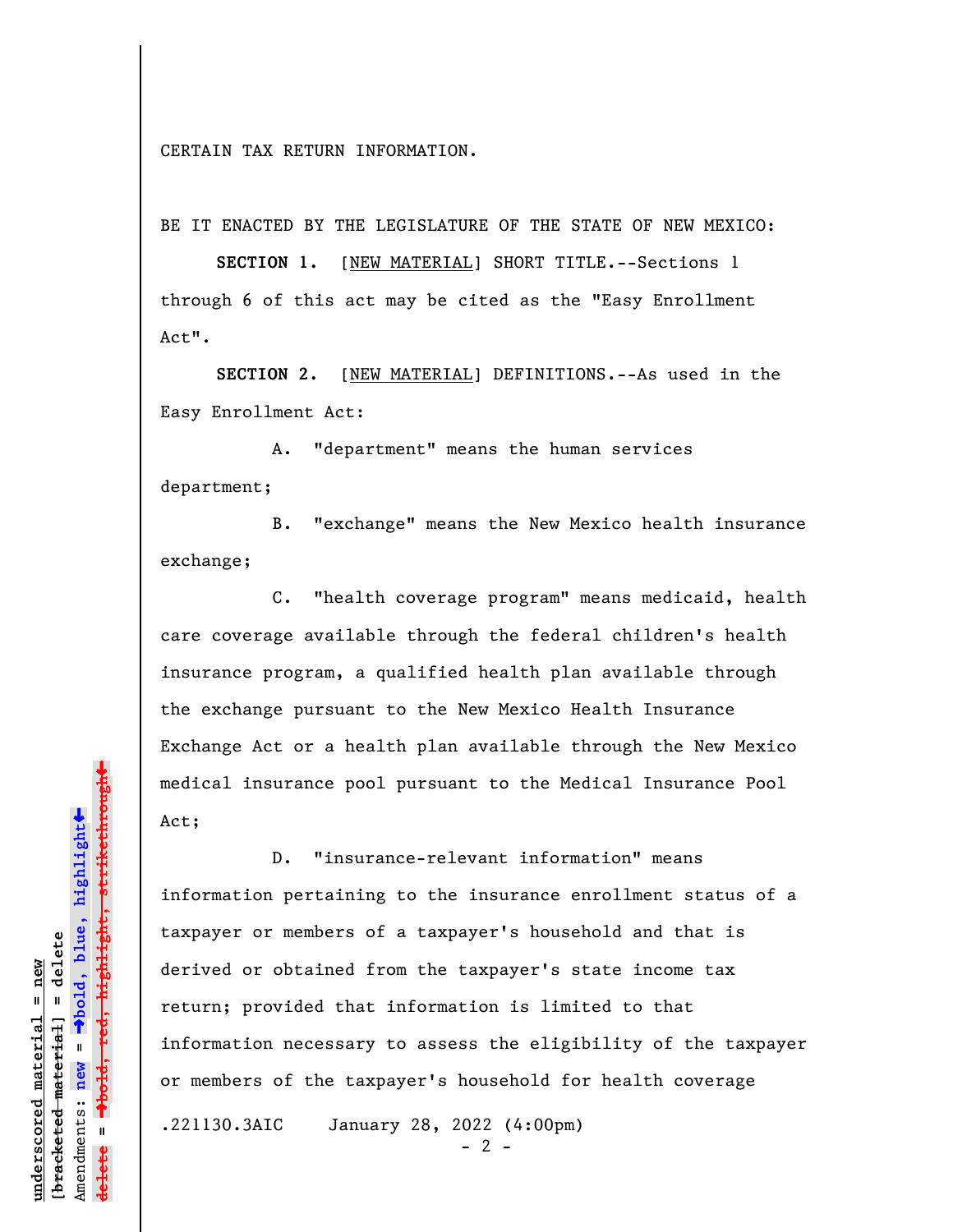programs and includes:

(1) adjusted gross income and other types of reported income used to assess eligibility for health coverage programs;

(2) household size;

(3) claimed dependents; and

(4) contact information and identifying information necessary to assess health coverage program eligibility and used to match against relevant third-party data sources;

E. "medicaid" means the joint federal-state health coverage program pursuant to Title 19 or Title 21 of the federal Social Security Act, as amended, and the rules promulgated pursuant to that act;

F. "qualified health plan" means a health plan that has in effect a certification from the superintendent of insurance that meets the standards set forth in applicable federal and state law and rules as well as any additional requirements established by the board of directors of the exchange pursuant to the New Mexico Health Insurance Exchange Act; and

G. "taxpayer" means an individual subject to the tax imposed pursuant to the Income Tax Act.

**SECTION 3**. [NEW MATERIAL] EASY ENROLLMENT PROGRAM-- ESTABLISHMENT--PURPOSE.--The "easy enrollment program" is established to, in accordance with the provisions of the Easy .221130.3AIC January 28, 2022 (4:00pm)

- 3 -

 $\ddag$ º**bold, red, highlight, strikethrough**  $\ddot{\bullet}$ º**bold, blue, highlight** bracketed material] = delete **[bracketed material] = delete** inderscored material = new **underscored material = new** Amendments: **new** =  $\mathbf{I}$ Amendments: new **delete =**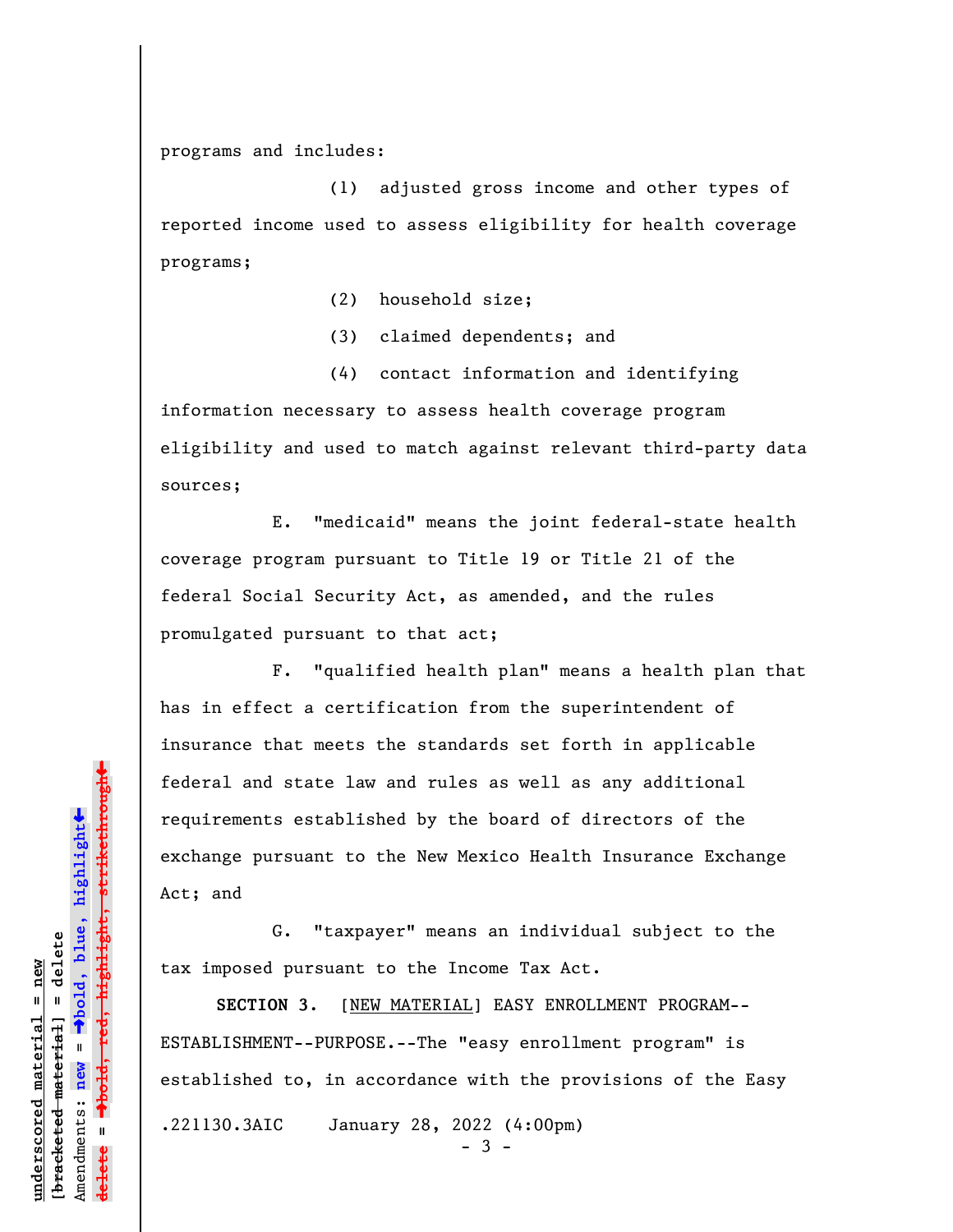Enrollment Act:

A. facilitate identification of taxpayers and members of the taxpayers' households who are uninsured;

B. provide taxpayers with a method to consent to the taxation and revenue department's provision of insurancerelevant information to the department and the exchange for the purpose of assessing eligibility for health coverage programs;

C. provide for notification to taxpayers regarding their eligibility or eligibility of their household members for health coverage programs; and

D. facilitate enrollment in health coverage programs.

**SECTION 4.** [NEW MATERIAL] TAXATION AND REVENUE DEPARTMENT DUTIES--INCOME TAX FORM REVISION--TAXPAYER CONSENT.--

A. The state income tax form shall allow a taxpayer to:

(1) identify whether the taxpayer or members of the taxpayer's household are uninsured;

(2) provide the taxpayer's consent to provide to the department and the exchange:

(a) the taxpayer's insurance-relevant

information; and

(b) information on any consent provided by the taxpayer pursuant to this subsection;

(3) provide the taxpayer's consent to enroll:

(a) the taxpayer in medicaid; or

.221130.3AIC January 28, 2022 (4:00pm)

 $- 4 -$ 

º**bold, red, highlight, strikethrough** highlight, strikethrough  $\ddot{\bullet}$ º**bold, blue, highlight** bracketed material] = delete **[bracketed material] = delete** inderscored material = new **underscored material = new** Amendments: **new** =  $\mathbf{u}$ Amendments: new **delete =**

»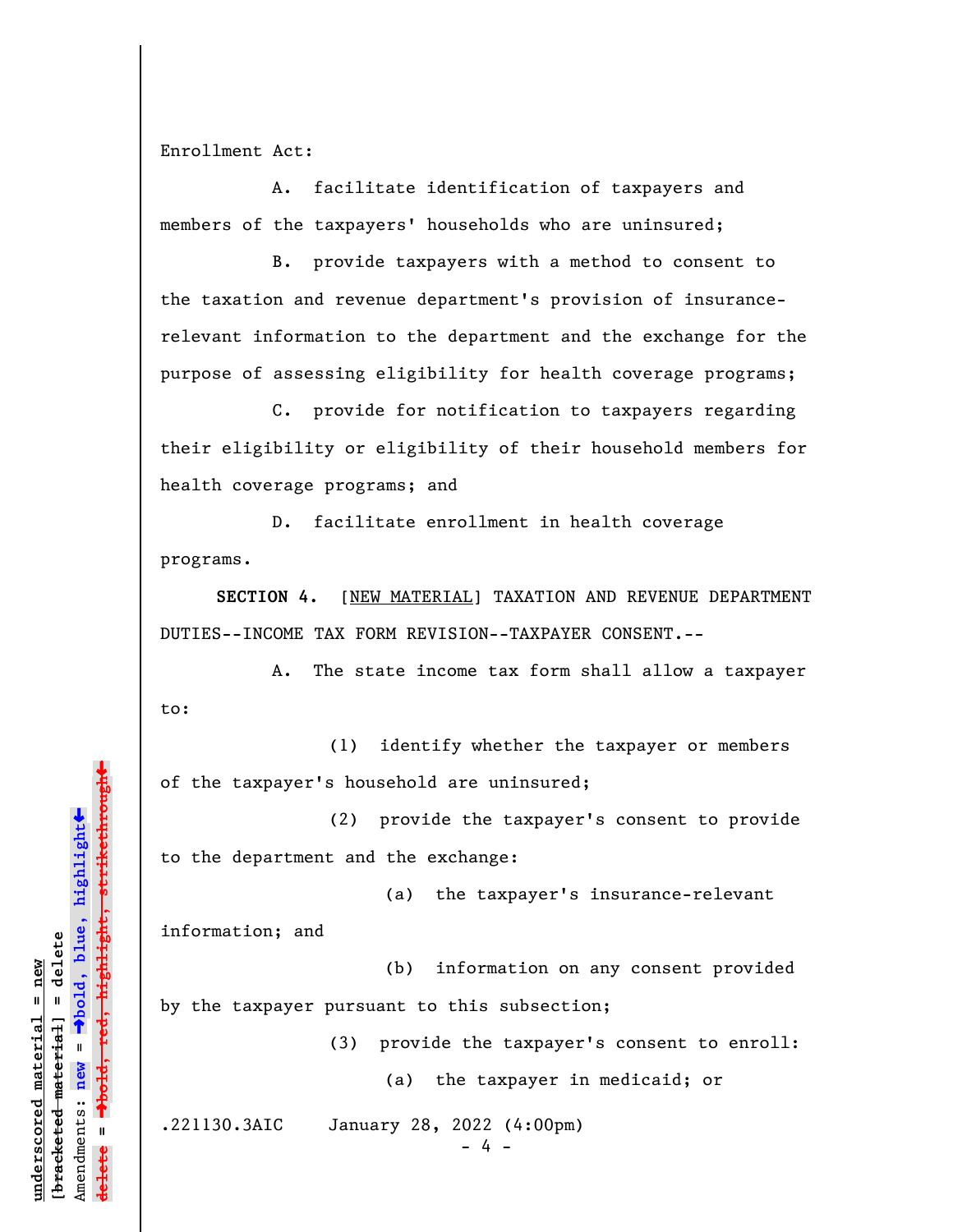(b) members of the taxpayer's household in medicaid if: 1) coverage by medicaid is available to those household members; and 2) the taxpayer has legal authority to consent to enroll those household members; and

(4) provide information on any consent provided by the taxpayer pursuant to this subsection.

B. The taxation and revenue department shall forward to the department:

(1) the taxpayer's insurance-relevant information if, on the taxpayer's state income tax form, the taxpayer elects to provide the taxpayer's insurance-relevant information to the department and the exchange pursuant to Subsection A of this section; and

(2) information on any consent by a taxpayer provided pursuant to this section if the taxpayer agrees to provide information on that consent to the department and the exchange in accordance with this section.

**SECTION 5.** [NEW MATERIAL] HUMAN SERVICES DEPARTMENT DUTIES.--

A. Upon receipt of a taxpayer's insurance-relevant information from the taxation and revenue department, the department shall assess the taxpayer's eligibility or the eligibility of members of the taxpayer's household for health coverage programs. If the required insurance-relevant information is insufficient to assess the eligibility of the taxpayer or of the members of the taxpayer's household for .221130.3AIC January 28, 2022 (4:00pm)  $- 5 -$ 

**underscored material = new [bracketed material] = delete**

bracketed material] = delete inderscored material = new

Amendments: **new** =

Amendments: new

 $\mathbf{u}$ 

**delete =**

º**bold, blue, highlight**

º**bold, red, highlight, strikethrough**

 $\ddot{\bullet}$ 

 $\ddag$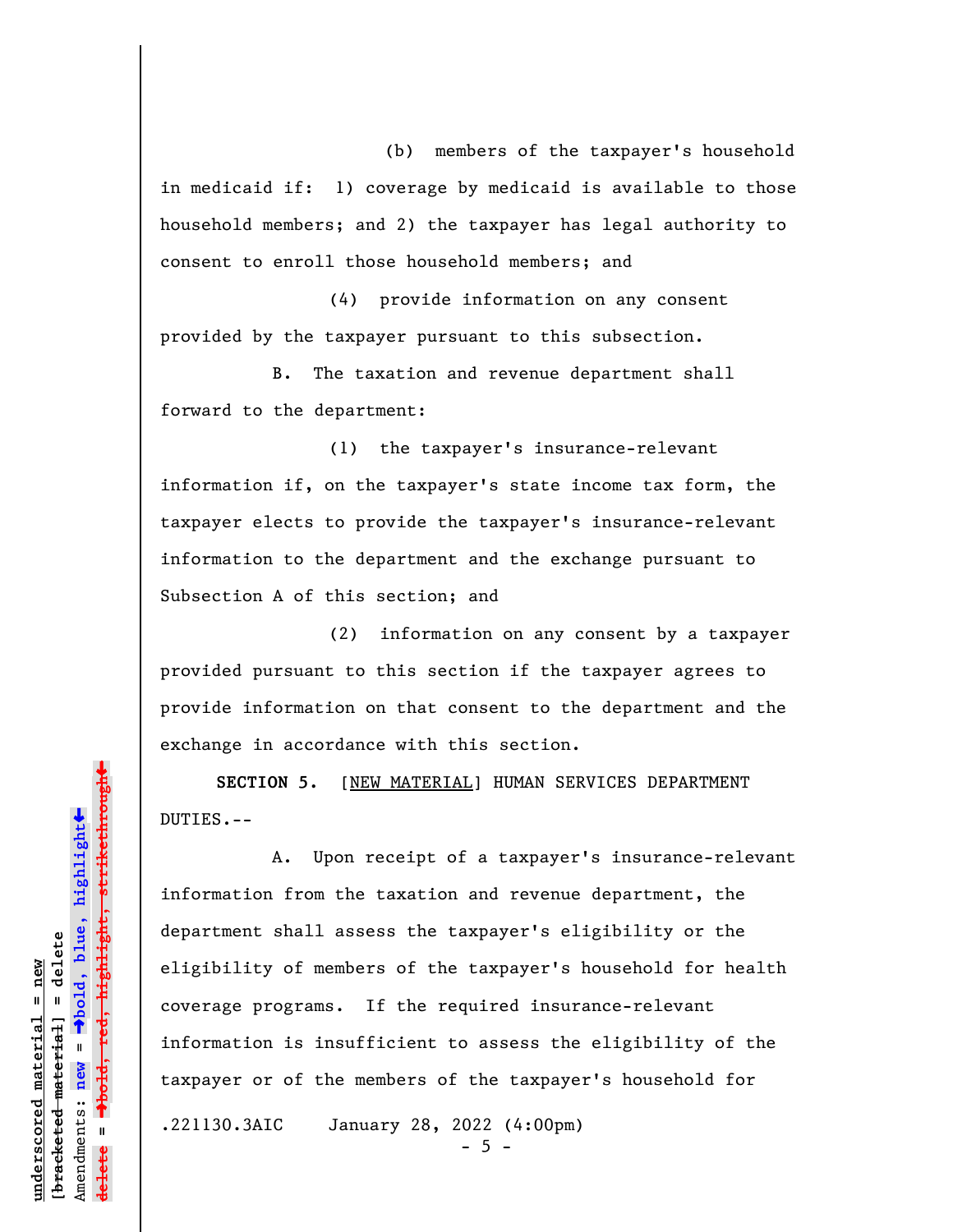those health coverage programs, the department may request additional information from the taxpayer.

B. If the department assesses that a taxpayer or a member of the taxpayer's household is eligible for medicaid, the department shall contact the taxpayer and provide the taxpayer with information on:

(1) health coverage programs available to the taxpayer or member of the taxpayer's household; and

(2) specific enrollment instructions and information on enrollment assistance.

C. If the information transferred to the department is sufficient to complete an eligibility determination and the taxpayer has consented to being enrolled in medicaid, the department may enroll the taxpayer in medicaid.

D. The department shall refer taxpayers or members of the taxpayer's household to the exchange if the department assesses that a taxpayer or a member of the taxpayer's household may be eligible for a qualified health plan available through the exchange pursuant to the New Mexico Health Insurance Exchange Act. The department may share insurancerelevant information provided by the taxation and revenue department **HHHC**º**with the exchange**»**HHHC** for the purpose of assisting a taxpayer with enrollment in a qualified health plan.

SECTION 6. [NEW MATERIAL] NEW MEXICO HEALTH INSURANCE EXCHANGE DUTIES.--

.221130.3AIC January 28, 2022 (4:00pm)

- 6 -

 $\ddag$ º**bold, red, highlight, strikethrough**  $\ddot{\bullet}$ º**bold, blue, highlight** bracketed material] = delete **[bracketed material] = delete** inderscored material = new **underscored material = new** Amendments: **new** =  $\bar{\mathbf{u}}$ Amendments: new  $\mathbf{u}$ **delete =**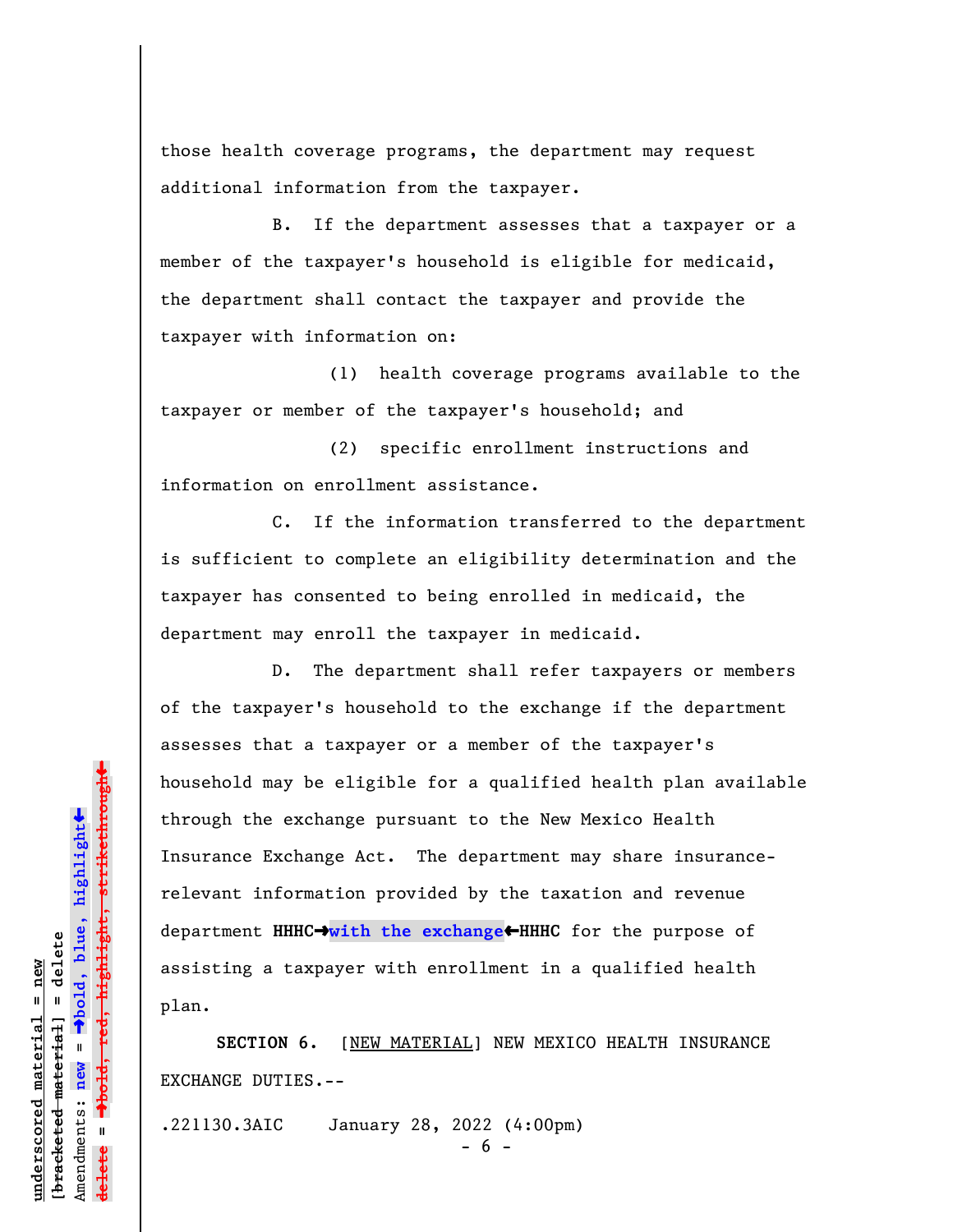A. Upon receipt of a taxpayer's insurance-relevant information from the department, the exchange shall assess the taxpayer's eligibility or the eligibility of members of the taxpayer's household for qualified health plans and financial assistance. If the required insurance-relevant information is insufficient to assess the eligibility of the taxpayer or the eligibility of the members of the taxpayer's household for those health coverage programs, the exchange may request additional information from the taxpayer.

B. If the exchange assesses that a taxpayer or a member of the taxpayer's household is eligible for a qualified health plan available through the exchange pursuant to the New Mexico Health Insurance Exchange Act, the exchange shall provide the taxpayer with information on:

(1) qualified health plans available to the taxpayer or members of the taxpayer's household through the exchange;

(2) specific enrollment instructions for each of those qualified health plans available to the taxpayer or members of the taxpayer's household; and

(3) the federal premium assistance credit provided pursuant to 26 U.S.C. 36B.

C. If a taxpayer informs the exchange that the taxpayer is interested in enrolling in a qualified health plan for which the taxpayer or a member of the taxpayer's household is eligible, the exchange shall provide the taxpayer with a .221130.3AIC January 28, 2022 (4:00pm) - 7 -

º**bold, red, highlight, strikethrough**  $\ddot{\bullet}$ º**bold, blue, highlight** bracketed material] = delete **[bracketed material] = delete** inderscored material = new **underscored material = new** Amendments: **new** =  $\bar{\mathbf{u}}$ Amendments: new  $\mathbf{u}$ **delete =** lelete

 $\ddag$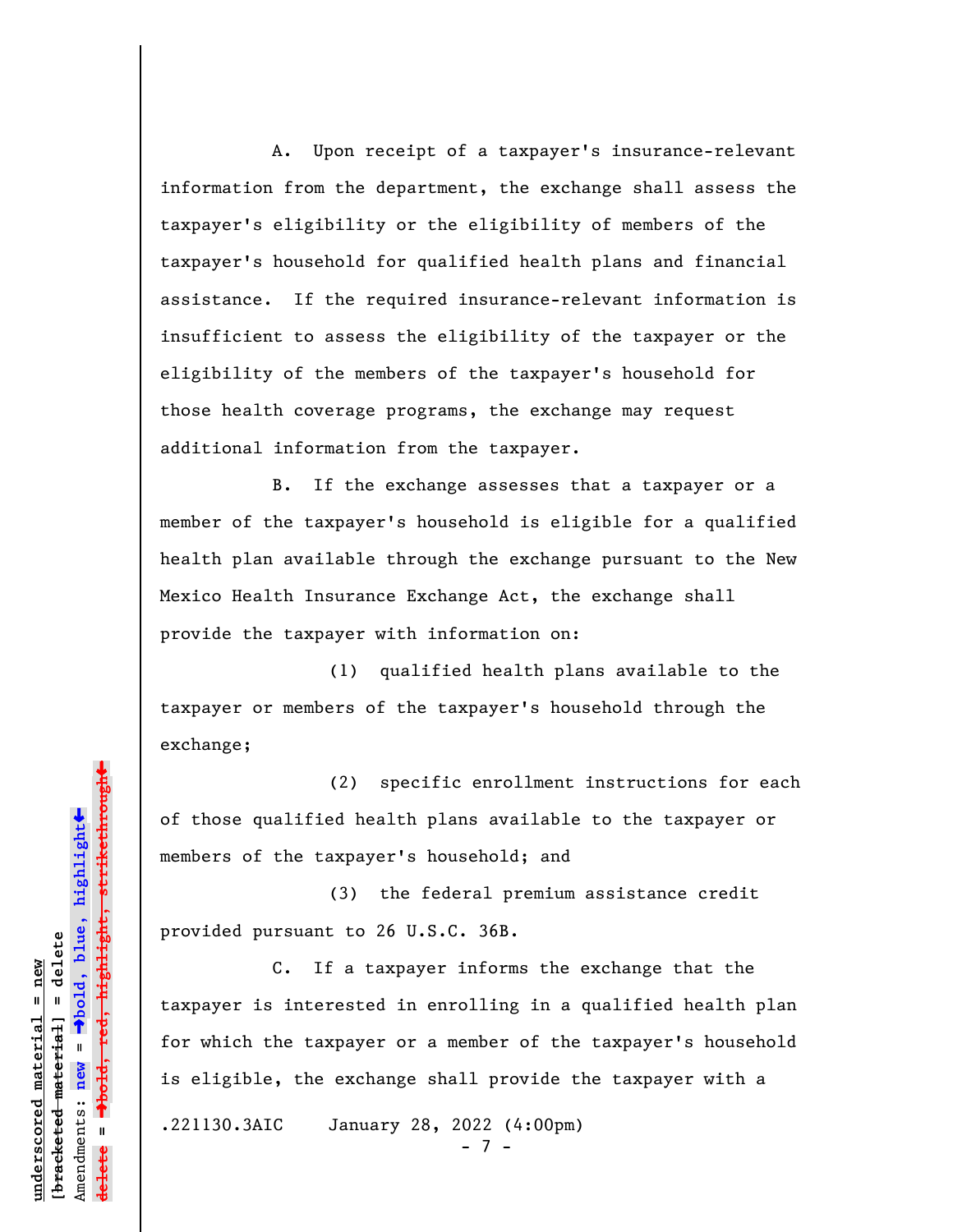special enrollment period pursuant to the provisions of Section 59A-23F-6.1 NMSA 1978.

D. The exchange may enroll a taxpayer or a member of the taxpayer's household in a qualified health plan for which that person is eligible and for which that person would not be charged a premium; provided that the required consent under the required legal authority is made pursuant to Section 4 of the Easy Enrollment Act.

E. When, pursuant to this section, a taxpayer enrolls or is enrolled in a qualified health plan available through the exchange, the exchange shall:

(1) ensure that coverage begins within the time period required by law; and

(2) provide the taxpayer with at least an annual reminder of the need for the taxpayer to notify the exchange of any change in household circumstances applicable to health care coverage of the taxpayer or the taxpayer's household member.

F. If the exchange assesses that a taxpayer or a member of the taxpayer's household may be eligible for a health plan available through the New Mexico medical insurance pool pursuant to the Medical Insurance Pool Act, the exchange shall inform the taxpayer of that potential eligibility and refer the taxpayer to the New Mexico medical insurance pool for enrollment purposes.

**SECTION 7.** Section 7-1-8.8 NMSA 1978 (being Laws 2019, .221130.3AIC January 28, 2022 (4:00pm)

- 8 -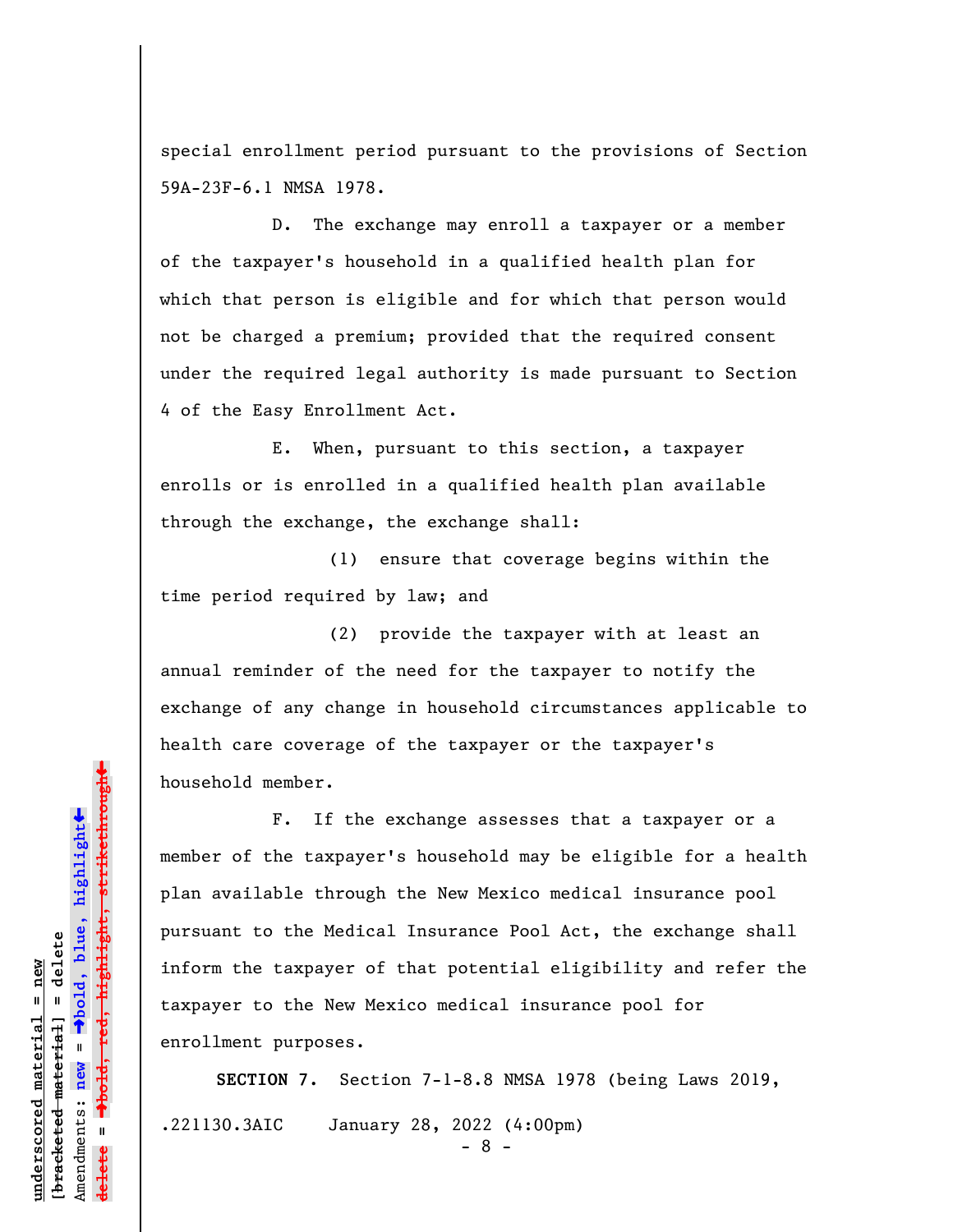Chapter 87, Section 2, as amended) is amended to read:

"7-1-8.8. INFORMATION THAT MAY BE REVEALED TO OTHER STATE AND LEGISLATIVE AGENCIES.--An employee of the department may reveal  $[t\Theta]$  confidential return information to the following agencies; provided that a person who receives the information on behalf of the agency shall be subject to the penalties in Section 7-1-76 NMSA 1978 if the person fails to maintain the confidentiality required:

A. a committee of the legislature for a valid legislative purpose, return information concerning any tax or fee imposed pursuant to the Cigarette Tax Act;

B. the attorney general, return information acquired pursuant to the Cigarette Tax Act for purposes of Section 6-4-13 NMSA 1978 and the master settlement agreement defined in Section 6-4-12 NMSA 1978;

C. the commissioner of public lands, return information for use in auditing that pertains to rentals, royalties, fees and other payments due the state under land sale, land lease or other land use contracts;

D. the secretary of human services or the secretary's delegate under a written agreement with the department:

(1) the last known address with date of all names certified to the department as being absent parents of children receiving public financial assistance, but only for the purpose of enforcing the support liability of the absent .221130.3AIC January 28, 2022 (4:00pm)

**underscored material = new [bracketed material] = delete**

bracketed material] = delete inderscored material = new

Amendments: **new** =

Amendments: new

 $\bar{\mathbf{u}}$ 

**delete =**

º**bold, blue, highlight**

º**bold, red, highlight, strikethrough**

red<del>, highlight, strikethrough</del>

 $\ddot{\bullet}$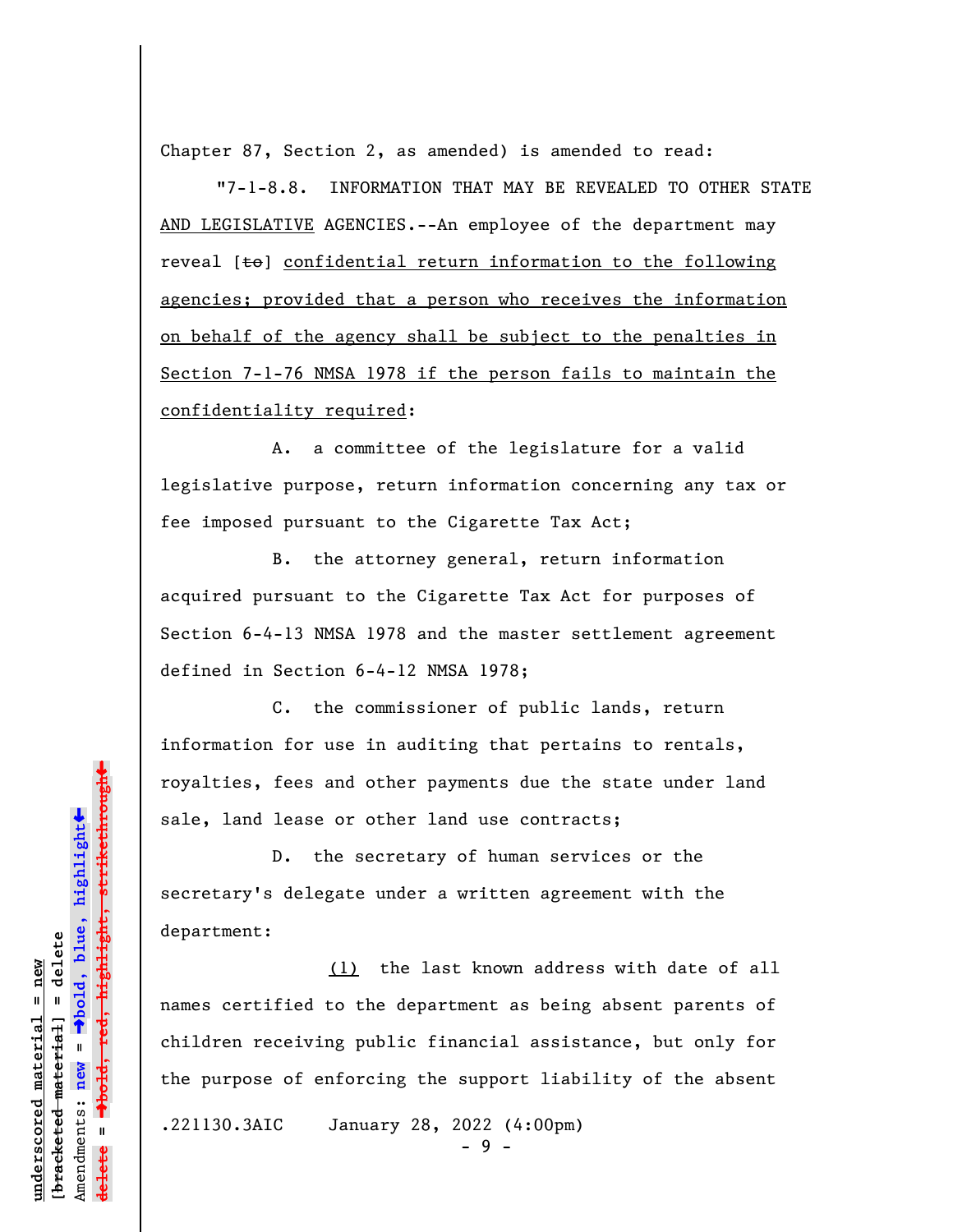parents by the child support enforcement division or any successor organizational unit;

(2) return information needed for reports required to be made to the federal government concerning the use of federal funds for low-income working families;

(3) return information of low-income taxpayers for the limited purpose of outreach to those taxpayers; provided that the human services department shall pay the department for expenses incurred by the department to derive the information requested by the human services department if the information requested is not readily available in reports for which the department's information systems are programmed;

(4) return information required to administer the Health Care Quality Surcharge Act; and

(5) return information in accordance with the provisions of the Easy Enrollment Act;

E. the department of information technology, by electronic media, a database updated quarterly that contains the names, addresses, county of address and taxpayer identification numbers of New Mexico personal income tax filers, but only for the purpose of producing the random jury list for the selection of petit or grand jurors for the state courts pursuant to Section 38-5-3 NMSA 1978;

F. the state courts, the random jury lists produced by the department of information technology under Subsection E of this section;

.221130.3AIC January 28, 2022 (4:00pm)

 $- 10 -$ 

 $\ddag$ º**bold, red, highlight, strikethrough**  $\ddot{\bullet}$ º**bold, blue, highlight** bracketed material] = delete **[bracketed material] = delete** inderscored material = new **underscored material = new** Amendments: **new** = Amendments: new = **delete =** lelete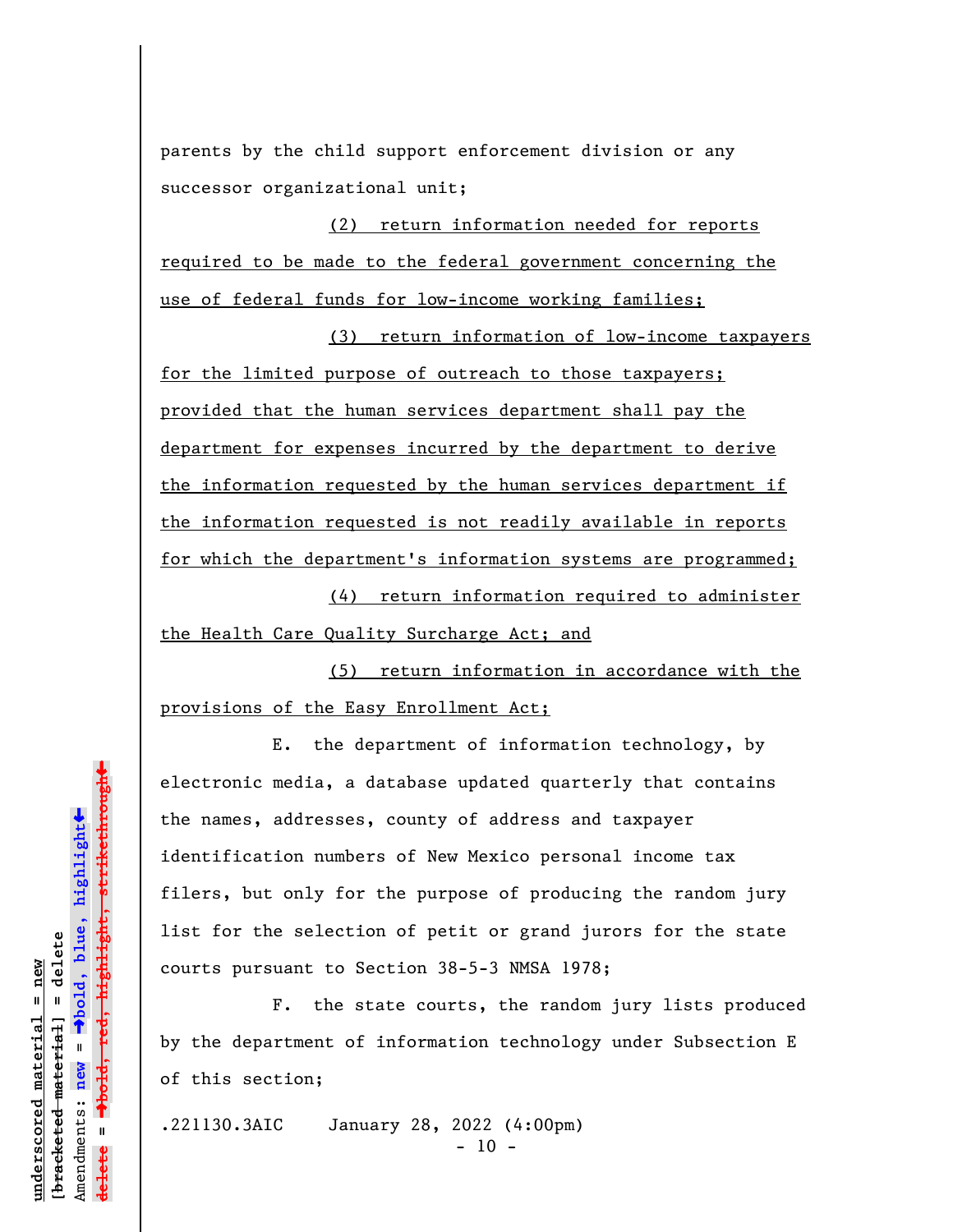G. the director of the New Mexico department of agriculture or the director's authorized representative, upon request of the director or representative, the names and addresses of all gasoline or special fuel distributors, wholesalers and retailers;

H. the public regulation commission, return information with respect to the Corporate Income and Franchise Tax Act required to enable the commission to carry out its duties;

I. the state racing commission, return information with respect to the state, municipal and county gross receipts taxes paid by racetracks;

J. the gaming control board, tax returns of license applicants and their affiliates as provided in Subsection E of Section 60-2E-14 NMSA 1978;

K. the director of the workers' compensation administration or to the director's representatives authorized for this purpose, return information to facilitate the identification of taxpayers that are delinquent or noncompliant in payment of fees required by Section 52-1-9.1 or 52-5-19 NMSA 1978;

L. the secretary of workforce solutions or the secretary's delegate, return information for use in enforcement of unemployment insurance collections pursuant to the terms of a written reciprocal agreement entered into by the department with the secretary of workforce solutions for exchange of .221130.3AIC January 28, 2022 (4:00pm)

- 11 -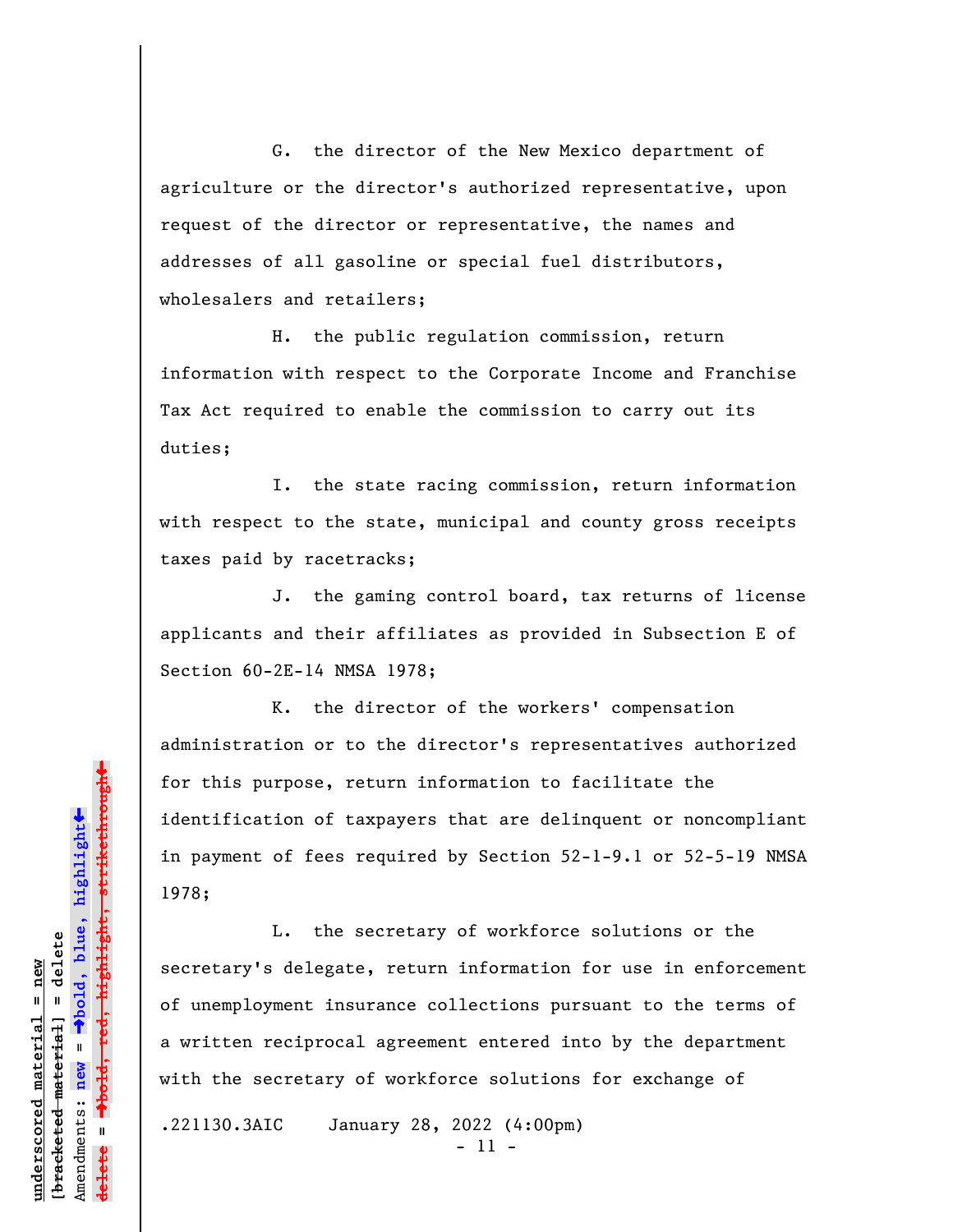information;

M. the New Mexico finance authority, information with respect to the amount of municipal and county gross receipts taxes collected by municipalities and counties pursuant to any local option municipal or county gross receipts taxes imposed, and information with respect to the amount of governmental gross receipts taxes paid by every agency, institution, instrumentality or political subdivision of the state pursuant to Section 7-9-4.3 NMSA 1978;

[N. the secretary of human services or the secretary's delegate; provided that a person who receives the confidential return information on behalf of the human services department shall not reveal the information and shall be subject to the penalties in Section 7-1-76 NMSA 1978 if the person fails to maintain the confidentiality required:

(1) that return information needed for reports required to be made to the federal government concerning the use of federal funds for low-income working families;

(2) the names and addresses of low-income taxpayers for the limited purpose of outreach to those taxpayers; provided that the human services department shall pay the department for expenses incurred by the department to derive the information requested by the human services department if the information requested is not readily available in reports for which the department's information systems are programmed; and

.221130.3AIC January 28, 2022 (4:00pm)  $- 12 -$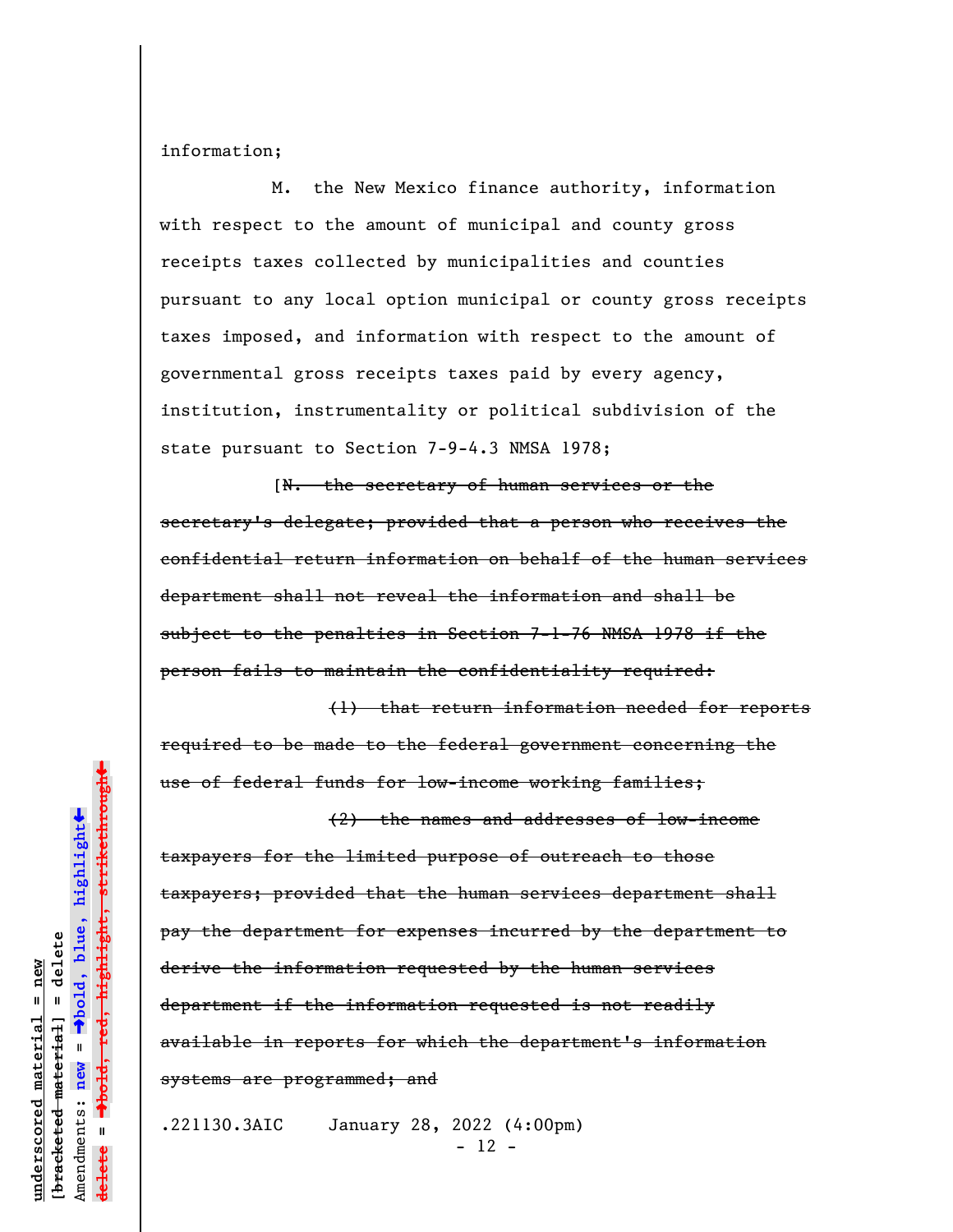(3) return information required to administer the Health Care Quality Surcharge Act;

 $\Theta$ .] N. the superintendent of insurance, return information with respect to the premium tax and the health insurance premium surtax;

 $[F_{\bullet}]$  O. the secretary of finance and administration or the secretary's designee, return information concerning a credit pursuant to the Film Production Tax Credit Act;

 $[\theta_{\tau}]$  P. the secretary of economic development or the secretary's designee, return information concerning a credit pursuant to the Film Production Tax Credit Act;

 $[R-]$  Q. the secretary of public safety or the secretary's designee, return information concerning the Weight Distance Tax Act;

 $[**S**$ . In the secretary of transportation or the secretary's designee, return information concerning the Weight Distance Tax Act;

 $[T<sub>1</sub>]$  S. the secretary of energy, minerals and natural resources or the secretary's designee, return information concerning tax credits or deductions for which eligibility is certified or otherwise determined by the secretary or the secretary's designee; and

 $[\overline{\mathbf{u}}_t]$  T. the secretary of environment or the secretary's designee, return information concerning tax credits for which eligibility is certified or otherwise determined by the secretary or the secretary's designee."

.221130.3AIC January 28, 2022 (4:00pm)  $- 13 -$ 

highlight, strikethrough º**bold, red, highlight, strikethrough**  $\ddot{\bullet}$ º**bold, blue, highlight** bracketed material] = delete **[bracketed material] = delete** inderscored material = new **underscored material = new** Amendments: **new** =  $\mathbf{I}$ Amendments: new **delete =**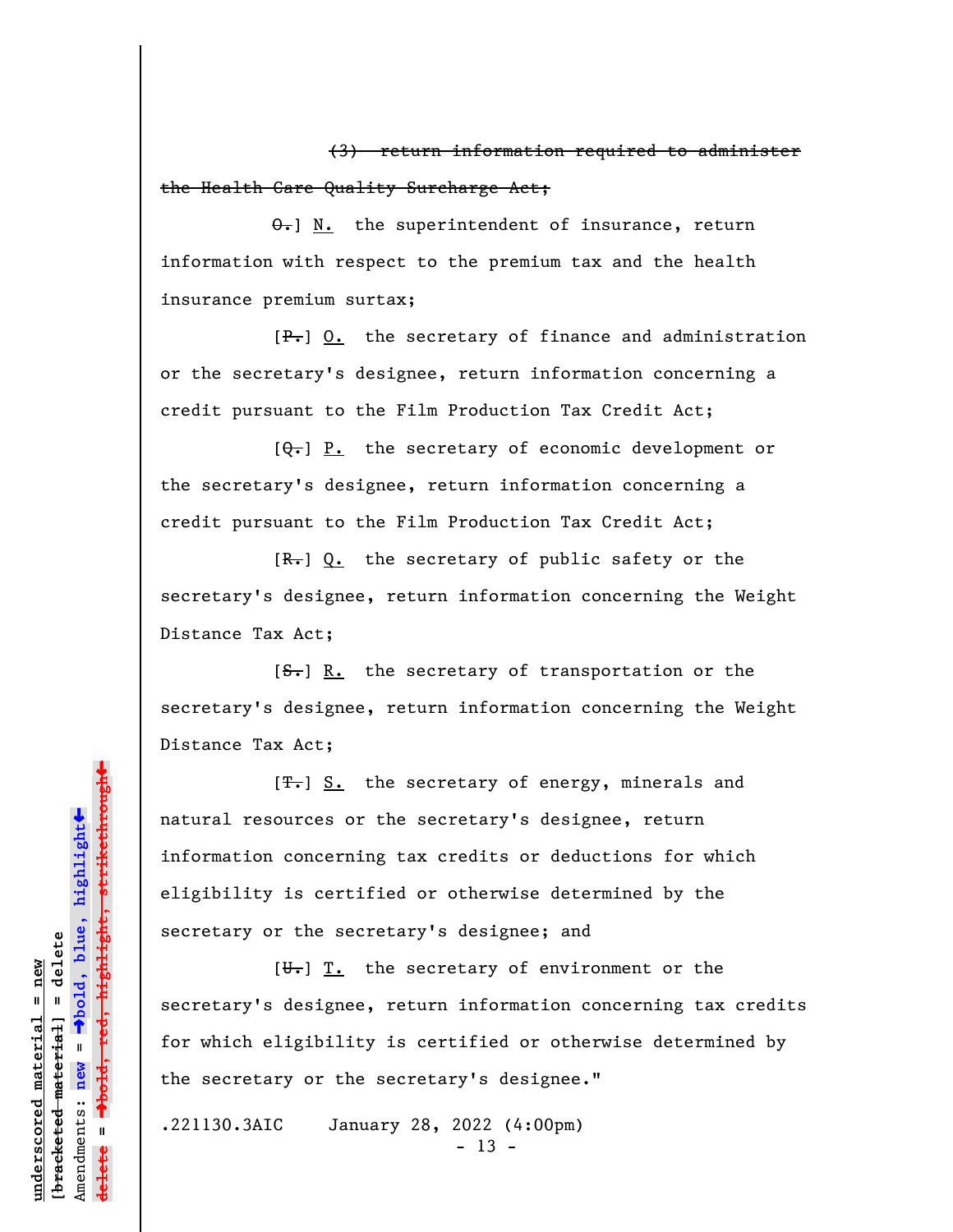**SECTION 8.** Section 7-1-8.10 NMSA 1978 (being Laws 2009, Chapter 243, Section 12) is amended to read:

"7-1-8.10. INFORMATION THAT MAY BE REVEALED TO PRIVATE PERSONS OTHER THAN THE TAXPAYER.--An employee of the department may reveal to:

A. a transferee, assignee, buyer or lessor of a liquor license, the amount and basis of an unpaid assessment of tax for which the transferor, assignor, seller or lessee is liable;

B. a purchaser of a business as provided in Sections 7-1-61 through 7-1-63 NMSA 1978, the amount and basis of an unpaid assessment of tax for which the purchaser's seller is liable;

C. a rack operator, importer, blender, distributor or supplier, the identity of a rack operator, importer, blender, supplier or distributor and the number of gallons reported on returns required under the Gasoline Tax Act, Special Fuels Supplier Tax Act or Alternative Fuel Tax Act, but only when it is necessary to enable the department to carry out its duties under the Gasoline Tax Act, the Special Fuels Supplier Tax Act or the Alternative Fuel Tax Act; [and]

D. a corporation authorized to be formed under the Educational Assistance Act, upon its written request, the last known address and the date of that address of every person certified to the department as an absent obligor of an educational debt due and owed to the corporation or that the .221130.3AIC January 28, 2022 (4:00pm)

 $- 14 -$